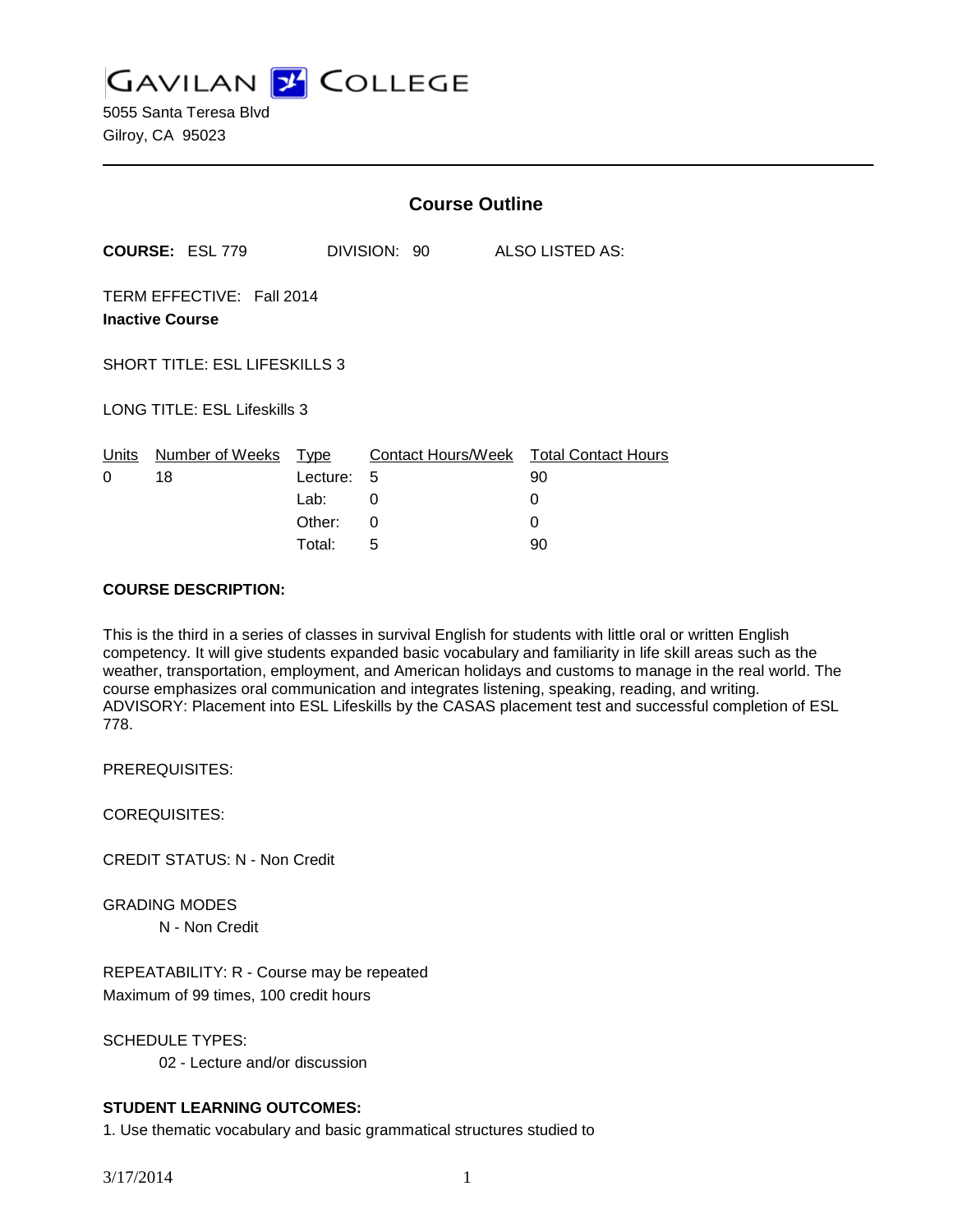communicate in English during classroom activities.

ILO: 1, 2, 4

Measure: small/large group discussion, pair activities, oral interviews 2. Ask and answer simple questions about issues that affect their daily lives (personal information review, classroom vocabulary, weather, seasons, restaurants, housing, shopping for clothes, transportation, directions, banking, money) ILO: 1, 2, 4, 6 Measure: small/large group discussion, pair activities, oral interviews 3. Write simple sentences using thematic vocabulary to express likes, dislikes, personal experiences, etc ILO: 1, 2, 4 Measure: textbook assignments, written work 4. Read short, easy paragraphs about a variety of themes important to their daily lives. ILO: 1, 2, 4, 6 Measure: textbook assignments 5. Apply thematic vocabulary and basic grammatical structures in real world situations. ILO: 1, 2, 4, 6 Measure: self-evaluation 6. Demonstrate class and study skills necessary for success in next ILO: 1, 2, 4 Measure: class participation

## **CONTENT, STUDENT PERFORMANCE OBJECTIVES, OUT-OF-CLASS ASSIGNMENTS**

Inactive Course: 03/10/2014 20 Hours CONTENT: Introductory Information. The student will begin by reviewing the use of basic greetings, introductions, and personal data (name, gender, age, marital status, address, phone number, etc.) as well as of classroom vocabulary. Then the basic vocabulary and structures common to the areas of study in ESL 778 will be reviewed: the family, housing, time, clothes/shopping, food, telephone/emergencies, the body/health, hobbies/ activities, the post office, and jobs/occupations. HOMEWORK: Written textbook assignments PERFORMANCE OBJECTIVES: Students will review and be able to use concepts from the previous level in spoken and written form. 10 Hours CONTENT: Weather/Seasons. The student will learn vocabulary related to the topic of the weather and the seasons, ask about and describe the day's weather, and compare the weather of the four seasons. The student will be able to describe clothing for the weather; choose a favorite season and talk about activities, holidays, and events common in that season; and compare local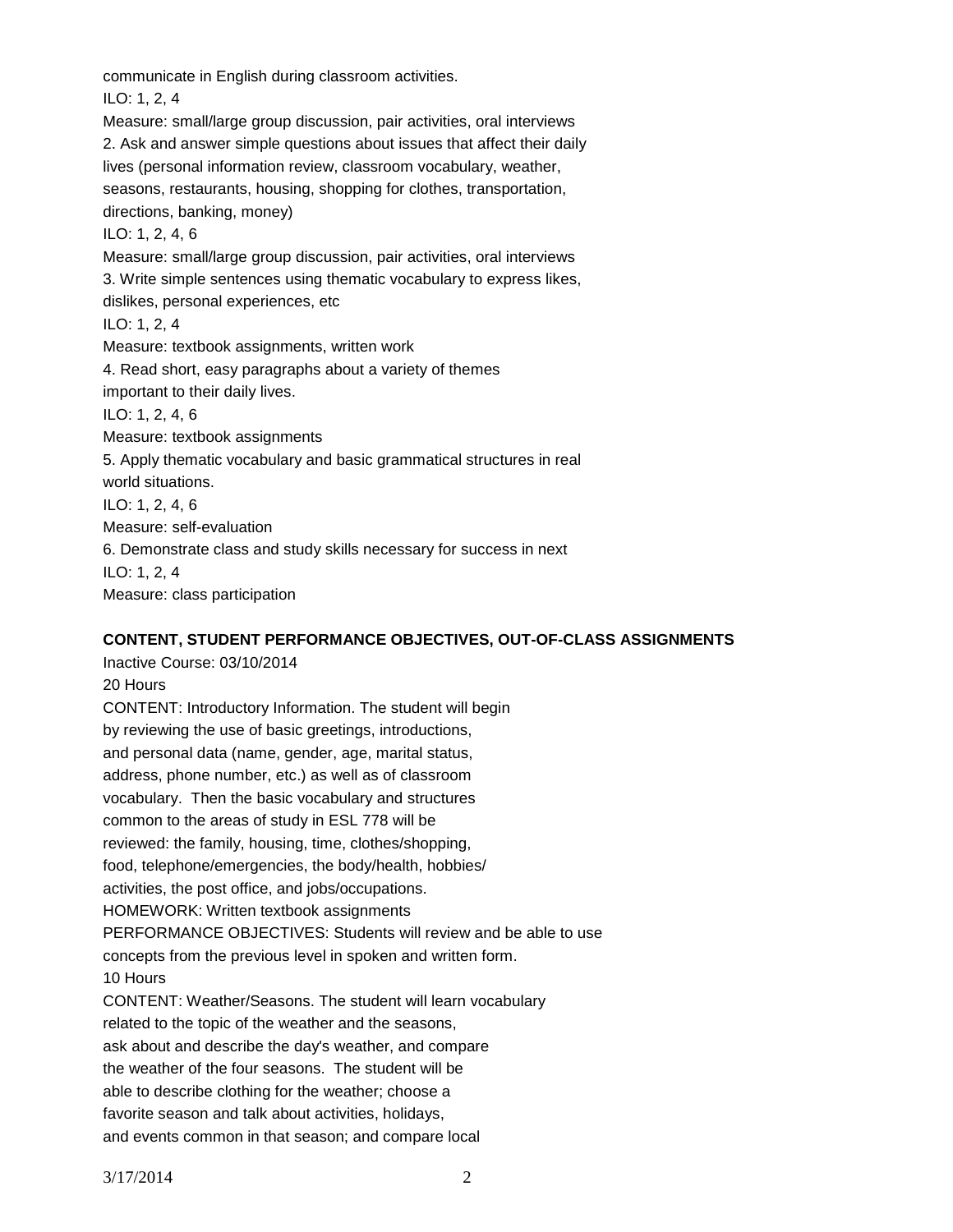weather, seasons, and holidays with those from other countries. Communication will focus on being able to discuss the weather and seasons. HOMEWORK: Written homework assignments; vocabulary memorization PERFORMANCE OBJECTIVES: Students will be able to talk about weather and the characteristics of each season, the activities, holidays and events that come with each season. 10 Hours CONTENT: Restaurants. The student will learn vocabulary related to the topic of restaurants and ordering food from a restaurant menu; give and take food orders; identify the duties of restaurant workers (host/hostess, cashier, cook, dishwasher, bus person, waiter/ waitress, manager); role-play a restaurant scene; and compute appropriate tip. Communication will focus on being able to go to a restaurant and order food and service. HOMEWORK: Written textbook assignments; vocabulary memorization 15 Hours CONTENT: Housing. The student will learn vocabulary related to the topic of housing. The student will be able to describe in detail the interior and exterior of a house (rooms, furniture, appliances, outdoor structures, etc.); use the telephone to report housing problems to the manager; take telephone messages; read classified ads and call to inquire about renting, leasing, or buying; and fill out a simple rental agreement. Communication will focus on being able to discuss all aspects of housing in different contexts HOMEWORK: Written textbook assignments; vocabulary memorization PERFORMANCE OBJECTIVES: Students will be able to identify the parts of the house, follow steps to find and rent a house. 10 Hours CONTENT: Shopping. The student will learn vocabulary related to the topic of shopping. The student will be able to compare clothing styles, sizes, and prices as well as buy, make exchanges, and get refunds for products. Communication will focus on being able to ask and answer questions about shopping in general. HOMEWORK: Written textbook assignments; vocabulary memorization PERFORMANCE OBJECTIVES: Students will be able to look for and find clothing in a store, make exchanges and get refunds. 10 Hours CONTENT: Transportation. The student will learn vocabulary related to the topic of transportation. The student will be able to give and follow directions, read basic road maps, read simple road signs, use appropriate vocabulary to describe various modes of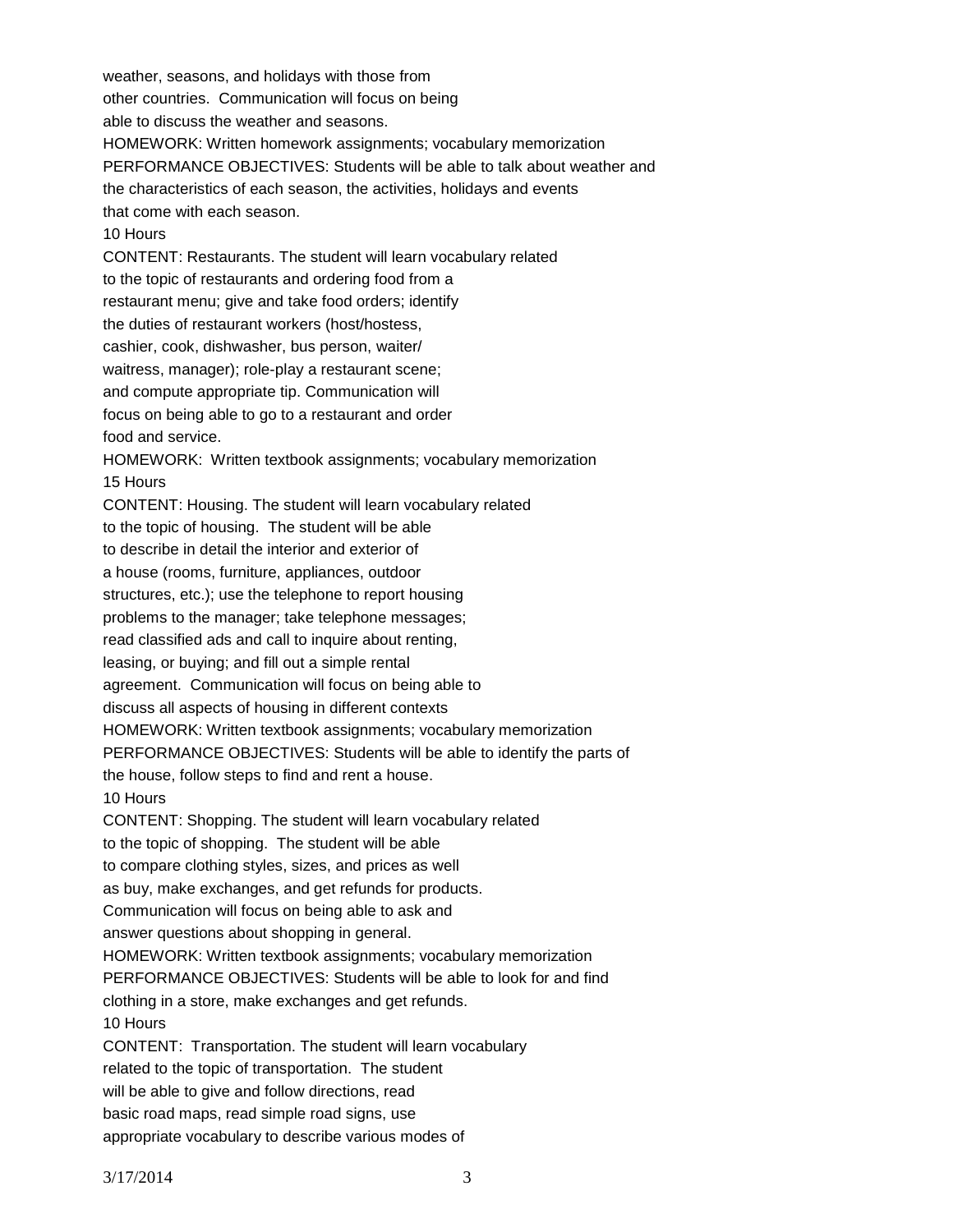transportation (ride my bike, take the bus, etc.), read bus schedules, and make bus, train and plane reservations. Communication will focus on being able to ask and answer questions about transportation. HOMEWORK: Written textbook assignments; vocabulary memorization PERFORMANCE OBJECTIVES: Students will be able to find their way on trips, reading maps and signs. They will be able to talk about and use different modes of transportation. 10 Hours CONTENT: Bank/Money. The student will learn vocabulary related to the topic of using the bank and money. The student will be able to buy something and count out correct change, write checks and money orders, open and close a checking and savings account, and make deposits and withdrawals. Communication will focus on being able to use banking services and talk about money. HOMEWORK: Written textbook assignments; vocabulary memorization PERFORMANCE OBJECTIVES: Students will be able to use banking services. 2 Hours CASAS testing

## **METHODS OF INSTRUCTION:**

Students practice conversation, role play, dialog, reading, writing practice, dictation. Activities are based on thematic topics for communicative competence. Teaching methods: TPR, the Natural Approach, the Communicative Approach, Cooperative Learning, Experiential Learning.

## **METHODS OF EVALUATION:**

#### **REPRESENTATIVE TEXTBOOKS:**

Sabbaugh-Johnson and Jenkins, StandOut 1, Thomson Heinle, 2008 Adelson-Goldstein, Step Forward 1, Oxford University Press, 2007 Heinle, Picture Dictionary, Heinle, 2005 Shapiro and Adelson, The Oxford Picture Dictionary, Oxford University Press, 2000 Soars, American Headway Starter, Oxford University Press, 2002 Maurer and Schenburg, True Colors, Level 1, Longman, 1998 Burton and Maharg, Going Places, II, Prentice Hall Regents, 1998 Molinsky and Bliss, ExpressWays, Longman, 1996 Brown, New Vistas 1, Longman, 1998, or other appropriate college level text. Reading level of text: Survival ESL grade. Verified by: M. Sanidad

#### **ARTICULATION and CERTIFICATE INFORMATION**

Associate Degree: CSU GE: IGETC: